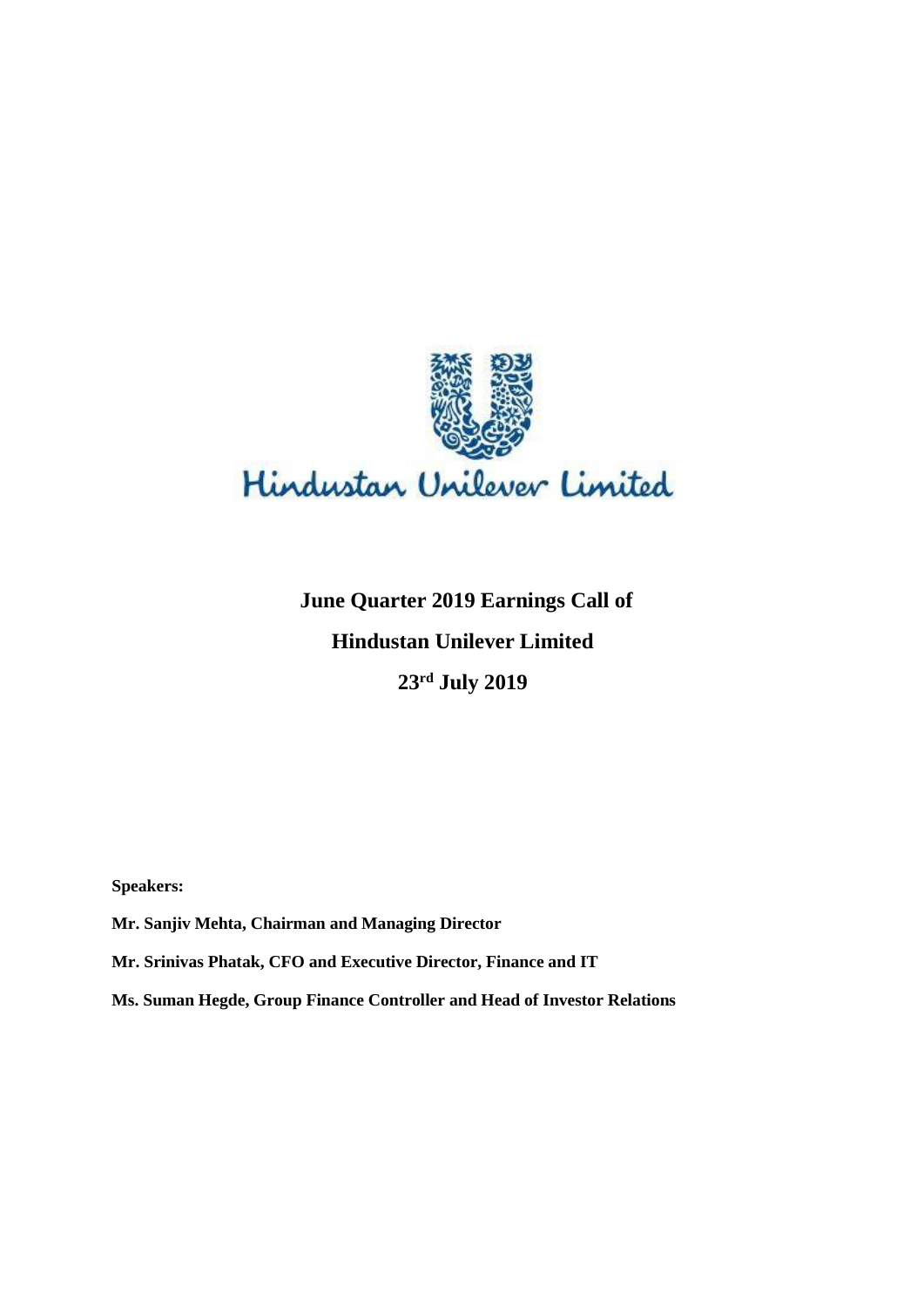

# **Operator**

Good day, ladies and gentlemen, and a very warm welcome to the Hindustan Unilever Limited June Quarter 2019 Earnings Conference Call. As a reminder, all participant lines will be in the listen-only mode and there will be an opportunity for you to ask questions after the presentation concludes. Please note that this conference is being recorded. I now hand the conference over to Ms. Suman Hegde, Group Controller and Head Investor Relations at Hindustan Unilever Limited.

Thank you and over to you, ma'am.

# **Suman Hegde**

#### Thanks, Ali.

Good evening, and welcome to the conference call of Hindustan Unilever Limited. We will be covering this evening the results for the quarter ended  $30<sup>th</sup>$  June 2019. On the call from HUL, we have Sanjiv Mehta, Chairman and Managing Director; and Srinivas Phatak, CFO, HUL. We will start the presentation with Sanjiv sharing aspects of our performance for the quarter, and then hand over to Srinivas, who will take you through some of the details of the quarter performance. Before we get started with the presentation, I would like to draw your attention to the Safe Harbor Statement included in the presentation for good order's sake. With that, I hand over to you, Saniiv.

# **Sanjiv Mehta**

#### Thank you, Suman.

Good evening, everyone, and thanks again for joining us. It's always a pleasure to have you guys on the call. We are talking about a clear and compelling strategy. At HUL, we are committed to build a purpose-led futurefit organization, deliver growth, which is consistent, competitive, profitable and responsible. In line with our vision of reimagining HUL, we are choreographing changes across the value chain using data analytics and digital. Our focus is also to ensure speed and responsiveness in the organization, and this positions us well in the current scenario of moderation in the market growth.

Now talking about the market context, let's take a look at how the markets have performed. Year 2019 so far has witnessed softening of growth rates from the highs of 2018. Rural growth rates are now nearly at par with urban growth rates. Crude and currency continue to be volatile. With Union Budget 2019-20 emphasizing on "Gaon, Garib aur Kisan", we do expect a positive impact on the lives of our rural brethren, which will spur the overall rural consumption. The subsidy to marginal farmers, water-to-all, electricity to every willing household, upgrade of 125,000 kilometres of rural road and millions of houses to be constructed should give a boost to rural income. We also agree with government's focus on MSMEs, be it loans interest subvention and corporate tax reduction. In addition, the focus on investments and infrastructure capital infusion, bank's reduction in rates by 75 bps over the last six months by the monetary policy committee and the movement of the stance from neutral to accommodative should provide an impetus to the overall economy and pick-up of demand. The important thing now is the start of the virtuous cycle in terms of pick-up in investments, savings, exports, creation of more employment opportunities and finally, more income in the hands of consumers. We also do hope that the country receives adequate rains and the gods are kind to us. The right policy measures and its execution should also result in sentiments improving and consumer confidence going up. We believe that improvement in demand is more likely to happen in the second half of this fiscal.

Now looking at the quarter's performance, we have delivered resilient domestic consumer growth of 7% on the back of 5% underlying volume growth and a strong EBITDA margin expansion of 150 bps on comparable basis. It continues to demonstrate our strength and agility in the given market context. In this quarter, we held a Tribunal Convened Meeting of Equity Shareholders and Unsecured Creditors on 29th of June for seeking approval of the scheme of amalgamation between HUL and GSK Consumer Health in India. I'm very pleased to say that the equity shareholders and unsecured creditors have approved the scheme of amalgamation with the` requisite majority. We have now filed the requisite company scheme petition seeking sanction of NCLT and remain on track for necessary statutory approval for the GSK CH merger. I'm also very happy to share that we are on track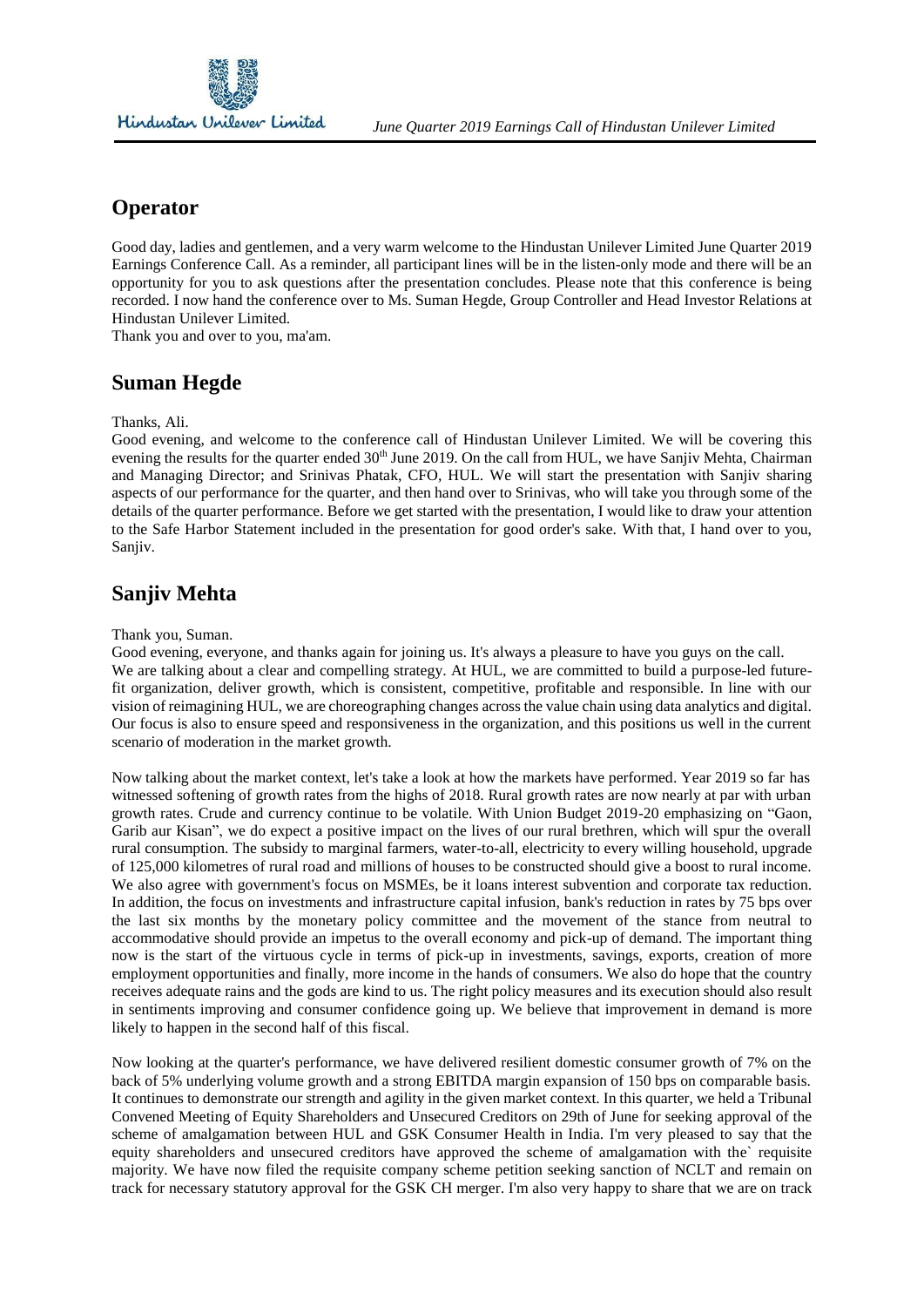

with our plastic commitments and we have made good progress in this quarter. Across the value chain, we are working with several organizations and NGOs, including UNDP for waste collection and disposal. We are working with global and regional players in the area of making our materials recyclable as well as in increasing the use of post-consumer recycled resins. All our sourced cartons are now 100% plastic-free. Our blister packaging for Lakmé Eyeconic, Lip Love and Vaseline Lip Care now uses 80% recycled content. We have launched TRESemmé shampoo black bottle variant this quarter in markets with 25% recycled content. We've also developed a curriculum on waste segregation and benefits of plastic recycling to drive behaviour change in schools and collaboration with our partners. Additionally, we continue to focus on water as part of our sustainability agenda, especially because most of the categories that we operate in consume water. Delighted to tell you that over the last eight years, we have created water potential of over 700 billion litres, working in over 4,000 villages. We continue this work through HUF, which is Hindustan Unilever Foundation, as enthusiastically as ever, because it's even more important in the current scenario where water shortage is emerging as a key concern across several parts of the country. We remain committed to reducing our environmental footprint and at the same time, creating a positive social impact through our brands.

The resilient delivery is a testament to our relentless focus on four key strategic drivers. Strengthening our core portfolio by constantly innovating and renovating, putting purpose at the heart of our brands, deepening our reach and acting on local trends. Second is building a portfolio that straddles the pyramid, driving market development and premiumization by increasing consumer connects, launching access packs, expanding brands across subcategories and offering higher order benefits. Our continued focus on innovation and experimentation to lead new business models and channels of future. And last but not least, remaining sharply focused on flawless execution and fuelling the virtuous cycle of growth by capturing savings opportunities across all P&L lines and investing behind our brands.

Looking ahead, we remain optimistic about the medium to long-term prospects. Despite being one of the fastest growing markets globally for FMCG products, the per capita consumption in India is still amongst the lowest in the world, giving us a huge runway for growth. At HUL, we are reimagining ourselves from the lens of portfolio, organization capabilities and culture. We have an end-to-end digital transformation program that will redefine the way we work in the future. And we believe we are well placed to capitalize the India FMCG growth opportunity, and I remain optimistic about what the future holds for our country and for Hindustan Unilever.

# **Srinivas Phatak**

#### Thanks, Sanjiv.

Sanjiv has given a detailed picture of the macroeconomic environment and our strategy. And therefore, let me now go straight into the numbers.

Our quarter performance has really been resilient and profitable, and that's the key message that we want to land with all of you. Our domestic consumer business grew at 7%, with underlying volumes of 5%. Our EBITDA at INR 2,647 crores was up 13%. On a reported basis, our EBITDA margins were up 250 basis points. After the adjustment for the accounting impact of Ind AS 116, our comparable margin or like-for-like EBITDA margin was up 150 basis points. Our profit after tax before exceptional items grew by 12%, and our net profit at INR1,755 crores was up 15%. Our margin expansion was driven by mix improvement, leverage in advertising and other expenses, and we will give you a better flavour of that in the coming charts.

If I were to talk from a lens of our divisional performance, at the headline level, Home Care and Foods & Refreshment have delivered good growth in the quarter. Home Care grew at 10%, led by robust volume growth. Foods & Refreshment grew at 8%, with secular delivery across the portfolio. BPC grew at 4%, but again, this has been a story of two halves. Within BPC, personal products performed well, while Personal Wash was soft.

Activations and innovations continue to be key to the way we deliver on our FMCG business and the quarter saw a slew of launches and relaunches and engaging activations across the portfolio. In Home Care, we launched Sunlight liquid in West Bengal and Kerala and relaunched the brand Rin nationally. This was also a particularly innovation-heavy quarter for Beauty & Personal Care. We launched natural variants in Sunsilk, Lux Botanicals, Pears, and we also launched Fair & Lovely soap. Lever Ayush Bhringraj hair oil and a number of shades across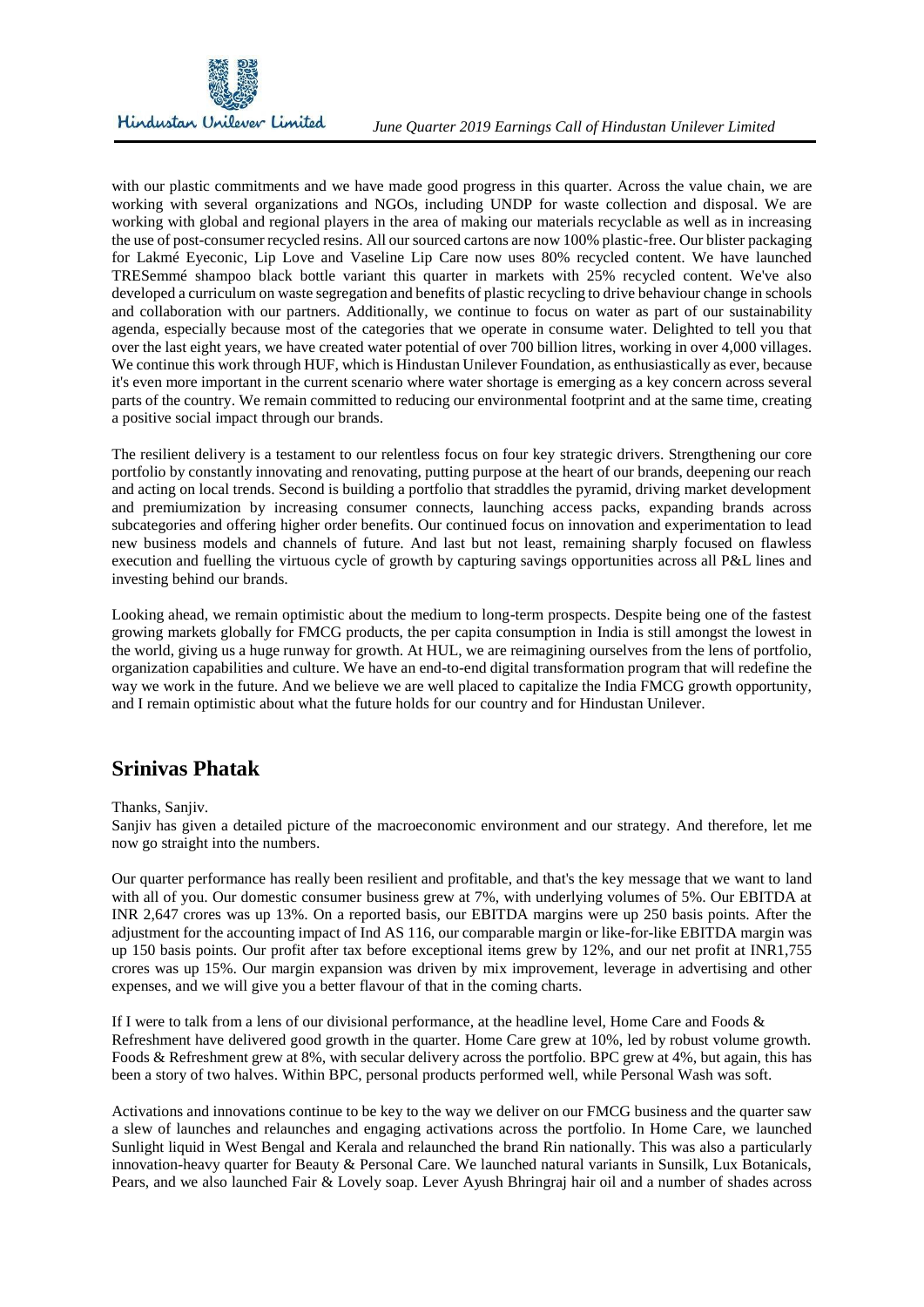Lakmé eye and lip portfolio were also launched during the quarter. In Foods & Refreshment, Lipton Matcha Green Tea was launched on the e-commerce channel. In summary, our focus on building a strong innovation funnel remains unhinged, despite market conditions.

Now let me talk to you for a little bit in terms of detail in the divisional performance. The Home Care business continues to deliver robust volume-led growth, both in Fabric Wash and in Household Care. In Fabric Wash, we continue to benefit from a large portfolio that straddles the economic pyramid with strong presence of brands across popular and premium. In this quarter, as I talked about, we launched Sunlight liquid detergent in select geographies, in line with our strategy of building the portfolio of liquid detergents that straddle the pyramid. Household Care delivered another quarter of strong performance led by central and southern markets. We will continue to focus on innovation and renovation to build momentum in this category. In purifiers, we remain focused on the premium portfolio as per the strategic agenda that we had called out. We had undertaken a complete redesign of our go-to-market model, and now that's been broadly completed.

For Beauty & Personal Care, I already gave you the headlines, and I think it's good to talk a little bit about Personal Wash. As I said, Personal Wash had an overall subdued quarter, while the premium continues to be stable. Commodity costs have been benign in this category for some period. And therefore, we, as well as the industry, has been progressively passing some of these benefits to the consumers, but we have not seen a meaningful uptick in the volume for those activities. We have been working on various aspects, the whole six P's, including product, price, promotion over the last few quarters. Considering the benign commodity scenario, the recent changes to the budget, we have now started to take certain decisive actions. In the quarter, we have launched Lux Botanicals and Pears Naturale range to help us drive the naturals momentum. Another highlight in the quarter was Fair & Lovely soap launch in a few geographies. Lifebuoy has also been partnering with Swiggy in two cities to communicate with customers at the Moment of Truth to remind them to clean their hands before eating a meal.

Post the quarter, I think you will also pick up some of this in the marketplace, we have taken some clear actions. I talked about looking at the future outlook of commodities and given the budget changes, we have taken certain decisive actions from a pricing point of view. You will see that in July, both in Lux and Lifebuoy. We have taken price reductions across-the-board in the range of about 4% to 6%, whereas in case of certain packs, you will also see a steep reduction in price. That's passing on the right value equation given that the commodity is expected to remain benign for a certain period of time. And it's only rightful to pass on some of these benefits to the consumers to spur growth. From a product point of view, Lifebuoy was relaunched earlier in the year with an enhanced product, and you'll also, in the next few weeks, start to see some actions addressing the proposition. Similarly, in Lux, there will be actions coming through over the next few weeks, addressing both the product and the proposition. With a combination of these activities, we should be well set up to drive growth back in this category for the future.

In Skin Care, delivery was broad-based across both brands and segments. I talked about Fair & Lovely soap. During the quarter, we introduced Fair & Lovely Ayurvedic face wash and also entered into facial kits segment with Fair & Lovely. We also relaunched the Pond's men's range, and there are a whole host of innovations which are helping us to drive growth in Skin Care. Hair had good growth across the portfolio. We've launched some variants in Sunsilk shampoo, which are paraben-free and contains natural ingredients like coconut oil, aloe vera, etc. This will help us build momentum on the naturals wave in Hair Care. Lever Ayush Bhringaraj hair oil was launched with a clinical claim to thicken the hair in just four weeks. If I move on to Colour Cosmetics, this category has sustained its double-digit growth trajectory. Lakmé got to market new shades in lipsticks and eyeliners, while Elle 18 Lasting Glow compact was launched nationally. The slew of shade expansions in line with emerging trends has helped Lakmé gain increased online and offline traffic. Oral care delivered a good quarter, with momentum further strengthening in Close Up and Lever Ayush. In Deodorants, we continue to focus on market development, both from an antiperspirant point of view as well as from perfumes through Axe.

If I look at Foods & Refreshment, beverages have delivered a reasonable quarter driven by a consistent strategy across brands and markets. I already talked about the launch of Lipton Matcha Green Tea – this was done in the e-commerce channel to capture the growing benefits of health and wellness. June quarter, being summer, is an important quarter for us from an ice cream category point of view, and we are delighted to share with you that the category has delivered very good growth in the quarter, driven by consumer-focused innovations such as Kulfi, Oreo tubs and Aamras. We continue to leverage the capabilities of the innovations and the products R&D that we have gained from Aditya Milk's integration, and that's helping us rollout new products to meet consumer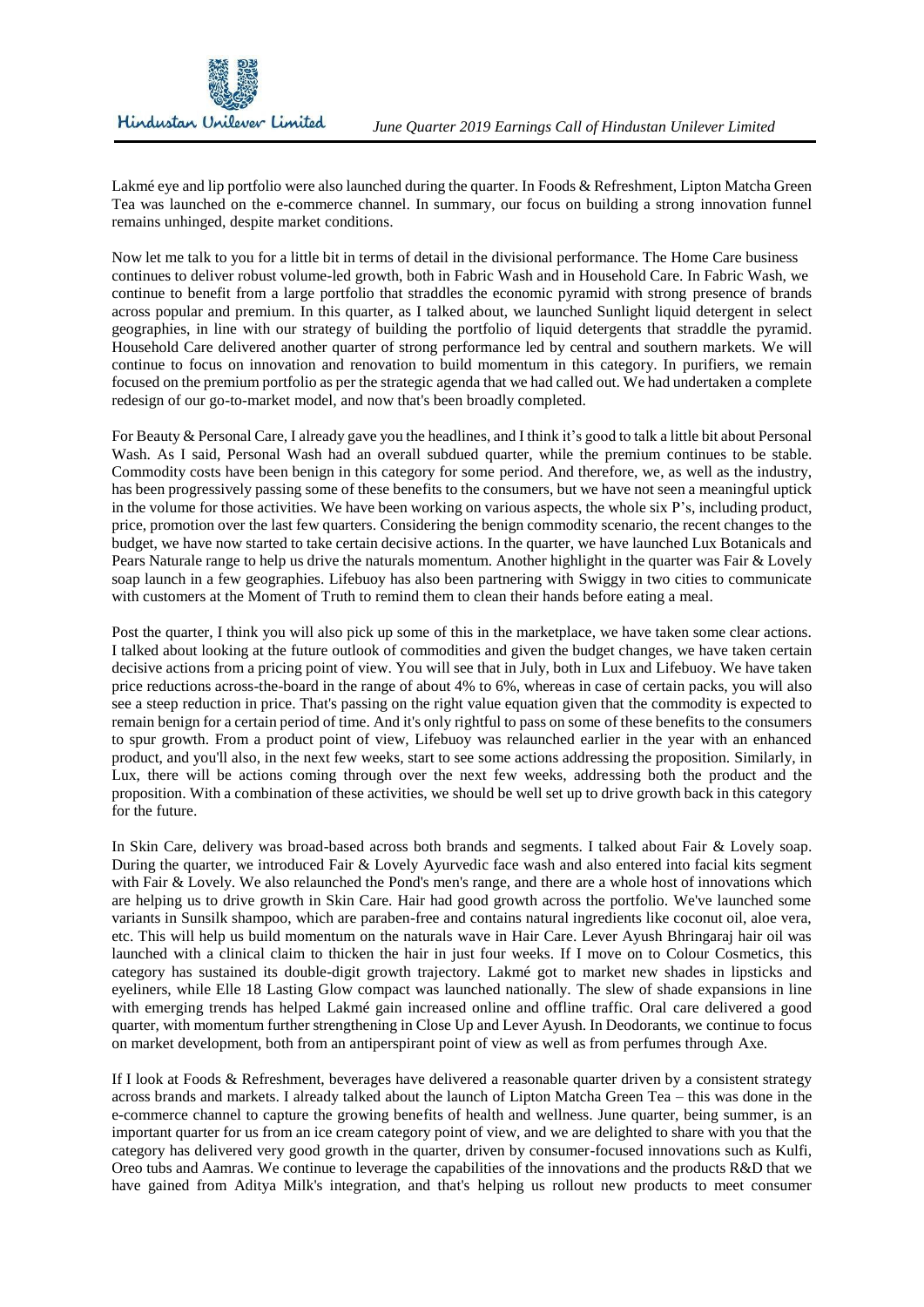

requirements. In Foods, the core segments have performed well. Market development continues to be key for this category.

Now, if I look at some of the segmental performance. There's been a good step up in profitability across our three divisions. And if I were to give you a flavour from our Home Care category point of view, we have not seen a significant or a sizable increase in its gross margins. You will appreciate that a lot of the commodity cost increase in the crude-led inflation was faced by Home Care. So, our gross margin expansion in this category has been muted. Having said that there was a step down or a bit of a lower spend in our BMI, primarily arising from two events – one is the overall competitive intensity in the sector, given the macroeconomic conditions, has been lower. We continue to get more bang for our buck and continue to maintain our reach and frequency. The other factor also has been that, given our innovation intensity, which is lower in the quarter in Home Care, some of the spends in BMI has also been lower. When I look at Beauty & Personal Care, this is a story of us getting a lot of benefits in gross margins, strong mix, strong savings, strong premiumization. And here, we have continued to invest behind our overall innovations. I think our primary gross margin expansion has enabled us to significantly step up our profitability in Beauty & Personal Care.

This is a summary of the results, which we have already seen. The domestic consumer growth grew at 7% and our comparable EBITDA margin grew at 13% and EBITDA margins was up by 150 basis points.

Looking ahead, we expect near-term demand to remain subdued given macroeconomic conditions. Commodities and currency will continue to be volatile, but I think that has been the case for the past few quarters, and we don't expect that to change in the near-term. Our strategy is consistent. I think we are very well-positioned. Our strategy remains unchanged, and we continue to believe that given all the investments that we have done in our capabilities, we are well-positioned to deliver on our growth model, which is all about consistent, competitive, profitable and responsible growth.

That concludes the summary in terms of numbers. Now I hand it over to Suman for us to take on Q&A.

# **Suman Hegde**

Thanks, Sanjiv. Thanks, Srinivas. With this, we now move on to Q&A. In addition to the audio, as you all well know, you also have an option to post the question through the web option on your screen. Before we get started with the session, I would like to remind you that the call and the Q&A session are only for institutional investors and analysts. And therefore, if there's anyone else on the call who's not an investor or analyst but would still like to ask a question or engage with us, please feel free to reach out to the Investor Relations team out here.

Ali, with that, can you open the line for questions, please.

# **Operator**

Thank you very much. Ladies and gentlemen, we will now begin the question-and-answer session. Anyone who wishes to ask a question, participants may press  $*$  and 1 on your phone. If you wish to remove yourself from the question queue, you may press \* and 2. Participants are requested to use handsets while asking your questions. The first question is from the line of Abneesh Roy from Edelweiss. Please go ahead

### **<Q – Abneesh Roy>**

Congrats on a decent set of growth numbers. So, my first question is in Oral Care, if you could elaborate more. Now this is one more quarter wherein you're elaborating and pointing out towards a good momentum on Close Up and Lever Ayush. So, if you could give more granular data? Still, Lever Ayush, is it only South India where you're seeing a good performance? If plans are there for rest of India, if you could share that? And on Pepsodent, what is required? If you can make two brands work in Oral Care, why not in Pepsodent?

#### **<A – Sanjiv Mehta>**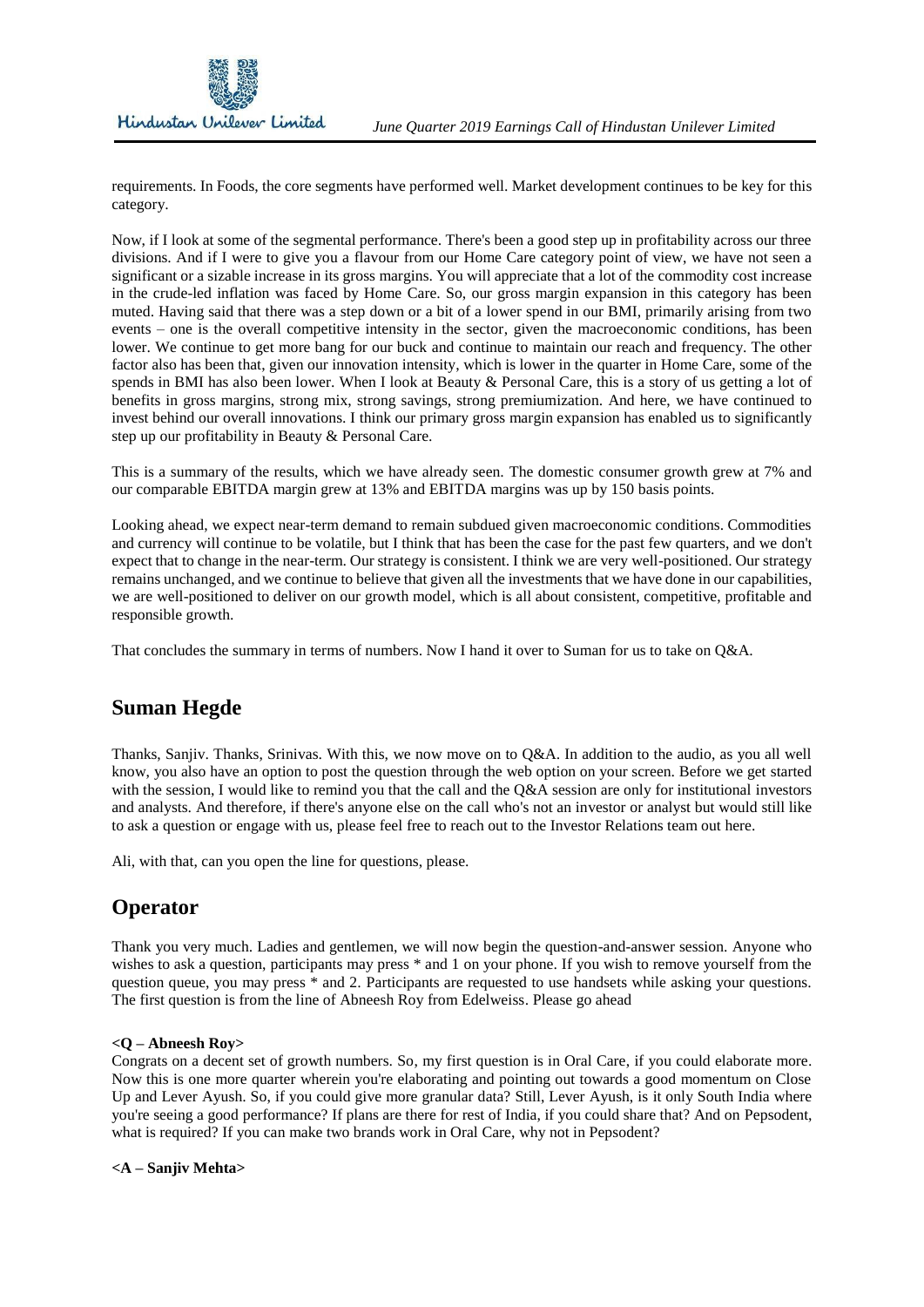

Hi Abneesh. Good that you remain an opening batsman. You're talking about Oral Care, what we said last quarter has sustained. Close Up and Lever Ayush continues to do well. And of course, at an appropriate time, we would look at how do we expand Lever Ayush, not just Oral Care but the entire portfolio beyond South India. We are very happy with the way that Close Up has recovered as well as the way Lever Ayush has been performing. On Pepsodent, it's work in progress. We are on the drawing board. We are looking at several options. Some are underway, some more have to be done, but it is still to reach a stage where we can say with clarity that Pepsodent also is on the same path as Close Up is today.

#### **<Q – Abneesh Roy>**

That was helpful. My second question is now this new brand in detergent, essentially the Love Home and Planet. So, what's the thought process here? You're launching this very quickly to some of your big global markets, so that again shows the importance of India, but my question is this is quite premium pricing, and do you really need one more brand or you see this as a very long-term strategy? This is not going to be much in the medium-term.

#### **<A – Sanjiv Mehta>**

First, Abneesh, we are not launching Love Home and Planet. There's another brand which is coming in and watch the space. It would be a bit premature for me to talk about it till you have seen the mix. And once you have seen the mix, then we would be very happy to engage with you.

#### **<Q – Abneesh Roy>**

Okay, sir. That's all from my side. Thank you.

**<A – Sanjiv Mehta>**

Thank you, Abneesh.

# **Operator**

Thank you. The next question is from the line of Vishal Gutka from Phillip Capital. Please go ahead.

### **<Q – Vishal Gutka>**

Hi, sir. Congrats on a good set of numbers. Sir, I have a question on the detergent segment. Recently, we have seen a good amount of competitive intensity coming in from a lot of private labels that have entered in. And your competitors are launching new products. My second question is related to the liquid portfolio. Recently, we have seen a lot of launches happening on the liquid side. What are you trying to do to drive the liquid portfolio per se, and what are the challenges in driving the adoption of liquid?

#### **<A – Srinivas Phatak>**

So, look, the category continues to be attractive. And it's only natural that it will attract a lot of others coming in. But if you look at it from our point of view, whether it's from brands or from price and benefits segments, I think we are very well established in detergents. And therefore, we're fairly confident in terms of our ability to continue to drive this business in a holistic manner, top line and bottom line. So, to that extent, while there are many other competitors who keep coming into it, we're confident in terms of our own product portfolio. As you said, Liquids is a key market development opportunity. Today, it's a very small segment, but if you look at any advanced markets, any developed markets, if you look at, let's say, the urbanization and premiumization and if you even look at some of the washing habits, liquids continue to be important, whether it is a hand-wash liquid or a machinewash liquid. And therefore, as a market leader, it's imperative that we continue to build that segment and we are doing so. The good part is, it is a great consumer experience. It has a better mix and accretive to us from a margin point of view and as we continue to build this segment, it is also going to be growth accretive. The challenges are very similar to challenges of a new market development activity where you need to give the consumer the right proposition, the right reason to buy, and I think that is the journey that we are all on. Once I think consumers get it and typically as it happens, they will first try, then they will adopt. Then you'll get consumption and you get upgrading. But this is a cycle of market development, and that's where we are currently engaged on.

#### **<Q – Vishal Gutka>**

Okay. Sir my second question is on tea. How do you assess the opportunity out over there? Because on the competitors, the financial position has significantly weakened for them although, they are more of a plantation kind of player, but how do you see the opportunity in the tea side?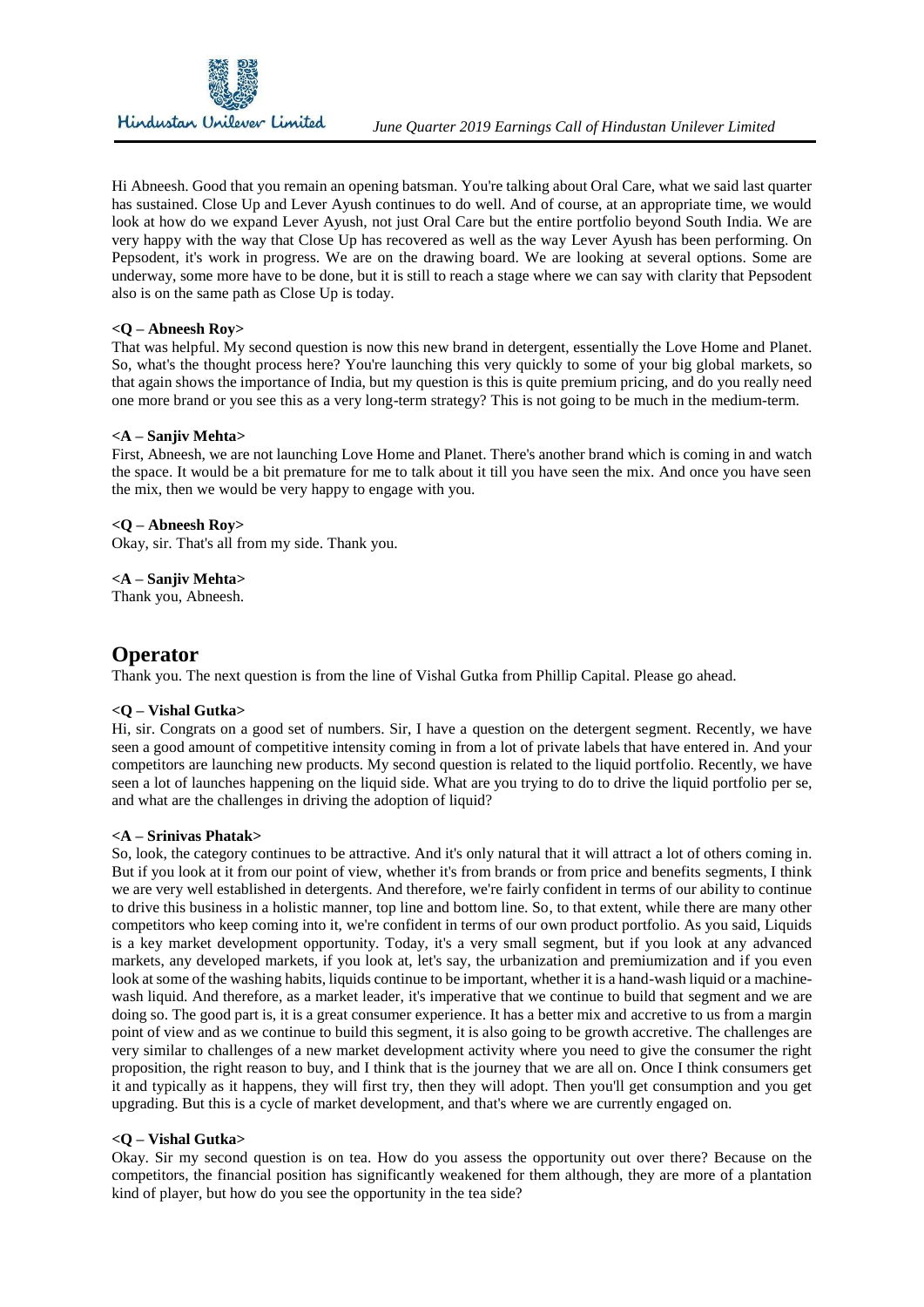

Look, tea as a business for us has been performing well for us from a considerable period of time, and I think Sanjiv has spoken in the past that we continue to be market leaders. Again, we've got a strong portfolio of brands across the full price pyramid. We have picked up some news in terms of some stress from a financial position of some plantations, that's true. There is also some news about potentially how the crops will come through. Now these are the vagaries, or these are the nuances of what happens to any agri-based commodity business. I think we just need to see the impact that it will have in terms of price and availability and quality, and we will deal with that, but if we step back and see, from an opportunity point of view, while there is a premiumization opportunity with tea bags and higher benefits through natural care, there is also a sizable opportunity of converting people from loose to packaged tea and that is where I think brands such as Taaza are doing a fabulous job for us. Overall, we continue to believe it is a very attractive market with a lot of potential for growth. And I think we have got enough in our market development activities and focus on core to drive that.

#### **<Q – Vishal Gutka>**

Okay, thank you so much, sir.

**<A – Srinivas Phatak>** Thank you, Vishal.

# **Operator**

Thank you. The next question is from the line of Amit Sinha from Macquarie. Please go ahead.

#### **<Q – Amit Sinha>**

Yeah, hi. Thanks. My first question is on HUL's growth compared to the overall market's growth and the majority part of the last two years; you had outperformed the market. Now just wanted to understand how the trend has been in the last two quarters.

#### **<A – Srinivas Phatak>**

At an aggregate, our growth continues to be competitive, Amit. So, whether it was the prior quarter or now, at an aggregate, we continue to be competitive. Meaning, ahead of the market.

#### **<Q – Amit Sinha>**

Okay. Okay. And secondly, you indicated for recovery in 2H. Now basically, I wanted to understand what gives you confidence on the timeline of recovery?

#### **<A – Srinivas Phatak>**

So that's a good question. Can we all say it with confidence? Of course not, but step back and see all the interventions which have been made. I think Sanjiv spoke elaborately about what has come through from our budget. Some of the structural interventions, which are going into the rural in terms of infrastructure, health, insurance, direct benefit transfer. There is a whole host of activities which have been undertaken by the government. Similarly, if you were to see, even from a liquidity and a monetary easing point of view, we have seen some actions, and it's only reasonable to expect that the Government will do more because the issues are well known and well understood across. Monsoon is another thing, as things stand today, we are, I think behind some 15% to 20%, but if you were to look at where we stand today versus end of June, there has been a significant step up in the monsoon spread. So, all these elements will start to have a bit of a pass-through into the market. So that's clear. The quantum and how much of that will come through is something which we all need to wait and watch. Therefore, I think we can say with reasonable confidence that some of these interventions will start to have an impact. Quantum, we need to see, and that's the reason if you've seen we have called certain parts of the market in the near-term demand is expected to be subdued, and it's only fair to expect that we'll start to see some bit of a pickup in the second half.

#### **<Q – Amit Sinha>**

Sure, sure. And just very quickly on this A&P spend, and when you say there is a leverage in the advertisement spend, did you mean basically the lower spending in the Home Care business? Or was there any other kind of explanation to this?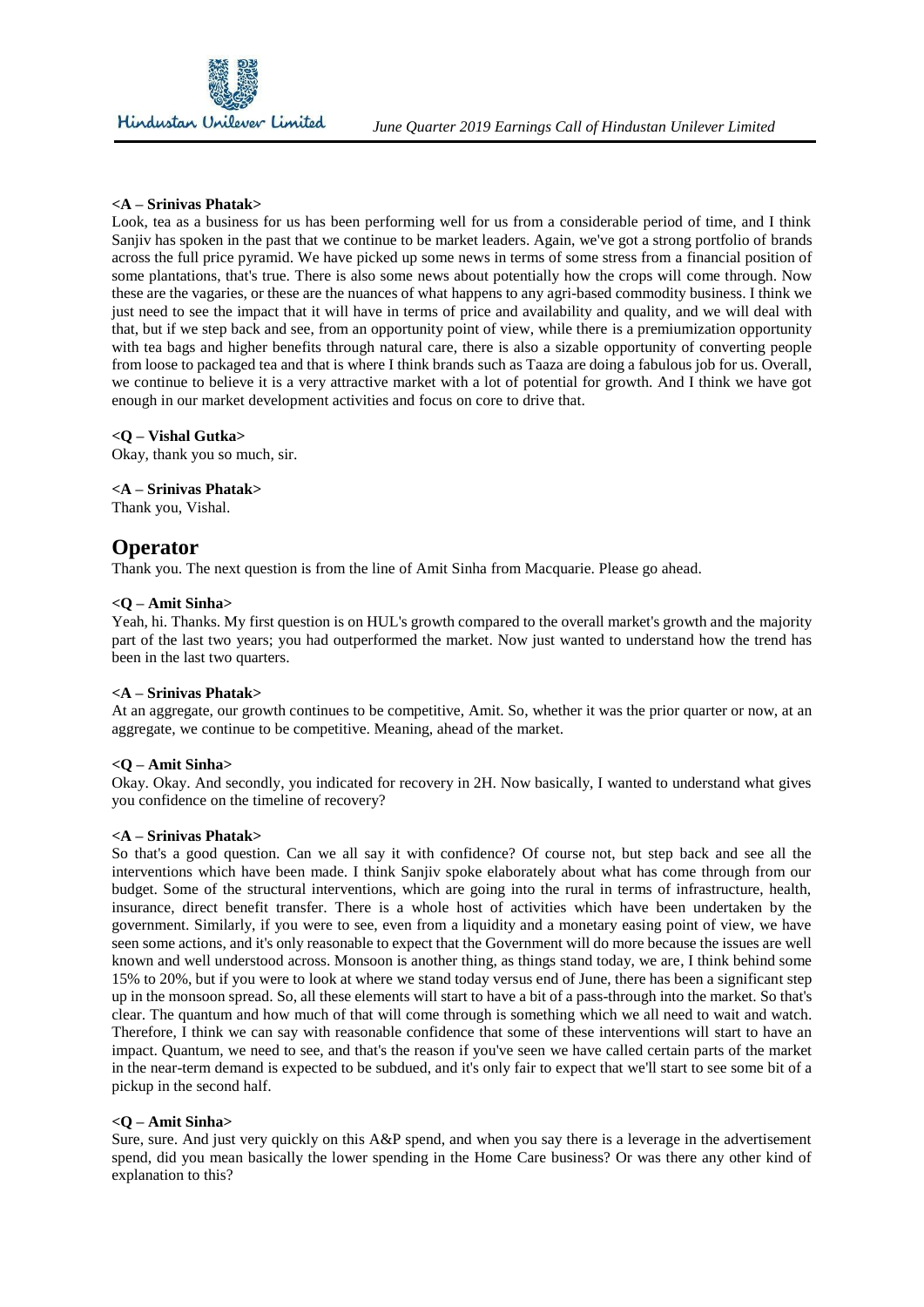

Well, there are about two or three things. There is always a piece about how are we getting value from our buying initiatives, how are we getting value from our digital initiatives and we continue to unlock a lot of savings there, whether it's channel mix, digital versus traditional views and the various other outdoor modes. So, there is that set of value accretion which we continue to drive and that again has continued a strong delivery into the quarter. Second piece, which I also called out, is that the overall competitive intensity has started to come down. We started seeing a little bit of that in March quarter, but clearly from a June quarter point of view, the intensity has come down, which means that you can still meet your reach and you can meet your reach objectives by spending less. The third element is from a Home Care point of view. Given the phasing of our activities and innovations, we didn't have to spend the amounts that we have done earlier. A combination of the three explains the advertising spends. We simplified it by summarizing it – we got leverage across  $A\&P$  and other expenses.

#### **<Q – Amit Sinha>**

Sorry, but just to follow up. This competitive intensity you meant is less only in Home Care or across the space?

#### **<A – Srinivas Phatak>**

Across. Let me give you a picture. And good to clarify. From an A&P standpoint, when you see overall the intensity or the pressure which was there in the market has come down. And so, that's what we see from an A&P at a totality of the market. Having said that, competitive intensity has been slightly different in one channel for us, which is modern trade, that's got nothing to do with advertising. A lot of that goes into the trade expense. We have seen that there has been a little bit of a step up in some categories. I think given the nature of what is happening to the market with some moderation, people have started to step up a little bit of an expenditure there. So, it's a different ball game that's being played out. Overall, A&P, competitive intensity has come down. Pockets of modern trade and certain competition in modern trade have taken up spends in modern trade.

#### **<Q – Amit Sinha>**

Sure. And just -- actually, sorry to harp again on this because I believe this is very important, but the competitive intensity coming down, is it a function of a slowdown in the market or some of the peers facing financial distress?

#### **<A – Srinivas Phatak>**

Amit, as much as I would like to give you that answer, I really don't know. All that I see is that, look, the competitive intensity has come down. I would like to believe that it's a bit of what is happening to the market, overall economic environment and demand. To say that liquidity has started to impact some of the organized players, I don't believe so. Is it possible that some of the unorganized are feeling a little bit of pinch? Possible. But they're not necessarily, the big media spenders. That's an intensity, you will see more in terms of lower pricing promotions in markets. That's not so much of a media phenomenon.

#### **<Q – Amit Sinha>**

Thanks a lot, Srini, thanks a lot for the detailed answer. Thank you.

# **Operator**

Thank you. The next question is from the line of Sameer Gupta from IIFL. Please go ahead.

#### **<Q – Percy Panthaki>**

This is Percy here. Sir, my first question is just to gauge a little bit more on the demand trends. So recently, Nielsen has called out that the June quarter has been slower than March. And even within the June quarter, as the months progressed, the slowdown has sort of intensified. So, do you see, within June quarter, the same kind of trend in your sales as well?

#### **<A – Srinivas Phatak>**

So, Percy, overall for us, we haven't seen any kind of a sharper deceleration in June month, if that's your question. It has been an overall moderation versus prior quarters. We have not seen anything specific only for June month.

#### **<Q – Percy Panthaki>**

Okay. So -- I mean in your best estimate, do you think that the underlying demand, as you have seen in the June quarter, is what it stabilizes at or do you think there could be a further slowdown going ahead?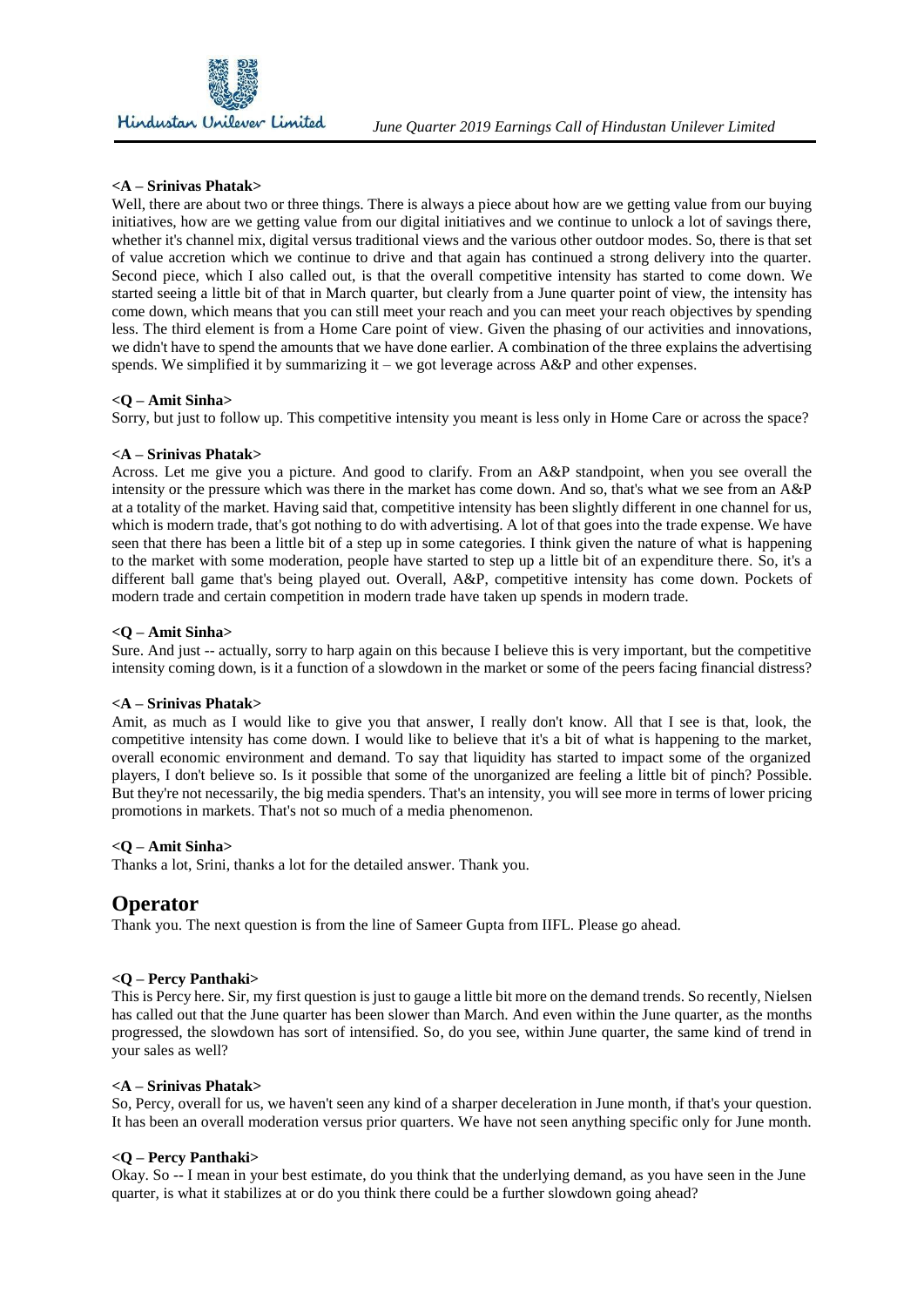

Smart one, Percy, because there has been a moderation in June quarter versus March. We have not seen any trend emerging to say, June month is sharper and lower, but that's something we'll have to wait and watch. At this stage, I don't see any reason to get too worried about where the market is headed, but equally, we have to wait and watch because there are no near-term triggers for an immediate turnaround.

#### **<Q – Percy Panthaki>**

Okay. Secondly, on pricing. This quarter, this difference between your volume and price was about 2%, and you mentioned that after that, there has been some price cuts in soaps. So, at a portfolio level, is there something that will offset this price cut in soaps? Or do we see the aggregate company level pricing further sort of come down versus what we have seen this quarter?

#### **<A – Srinivas Phatak>**

So, look, part of the price is also linked to commodity outlook. To that extent, it's only right and the best way to be competitive and pass it on to the consumers. The way to look at it is to ask that by doing this are we creating the right value for consumers and therefore, is it going to start giving you volumes, because after a point in time, there's no point really chasing just the price – you need to chase the aggregate turnover. Having said that, in categories such as Home Care and in some of our other segments of BPC, there are pricing opportunities, and there is a need. We are looking at all those levers. You know that very well, we don't give any guidance to it. But I think we have given a very nice descriptor of how we are looking at managing the business.

#### **<Q – Percy Panthaki>**

Sure. Understood. And in soaps, I was just a little confused as to the reason for the price cut because you also mentioned that in conjunction with the budget, and I recall in budget, the customs duty on palm oil went up. So, a little bit confused on that point.

#### **<A – Srinivas Phatak>**

So good catch, Percy. I think that's a valid point. When you look at overall commodity, let's say if you compare palm about half a year ago or a year ago to where it is now, we have seen palm almost come off about 15% to 20% depending on where the starting point of comparable is. There are multiple ways to deploy what has happened. Some of the money went into pricing. Some of the money went into step up in terms of your advertising expenses. There was a certain way we deployed that. There's a certain way in which the rest of the markets or the competition has deployed that. We are making certain decisive interventions, whether it is on products, whether it's on proposition or on price. So, when we have looked at all these levers, we have taken a view of what is the outlook for the commodity. We have taken the potential on-cost, which is coming from what has happened in the budget. Factoring all of those into account, we are still in a position to actually take down the pricing, give the right value equation to the consumer and drive growth. That's exactly what we are doing from July. You have seen, just to amplify, we have made some product interventions on Lifebuoy at the beginning of the year. There will be some more changes that you will see from Lux and Lifebuoy in the next few weeks and months, and we will be in a position to talk about it once they come into the market.

#### **<Q – Percy Panthaki>**

Understood. And in the popular soaps where basically you are saying that you have not performed well. I just wanted to understand is it that the overall popular soap segment has been slow? Or is it that within that popular soap segments, you have lost market share?

#### **<A – Srinivas Phatak>**

So overall popular segment has been slow. You would have seen that in other industry players who published results even in the previous quarter and you also heard us talk about it, so definitely from a segment point of view, there is a slowdown. But having said that, we have also talked for a couple of quarters in terms of making some structural changes and taking decisive actions on our part of the portfolio, which is what we have talked about. So, it's a combination of both. There's an overall demand moderation/slowdown and there are certain things that we had to address, which we are addressing.

### **<Q – Percy Panthaki>**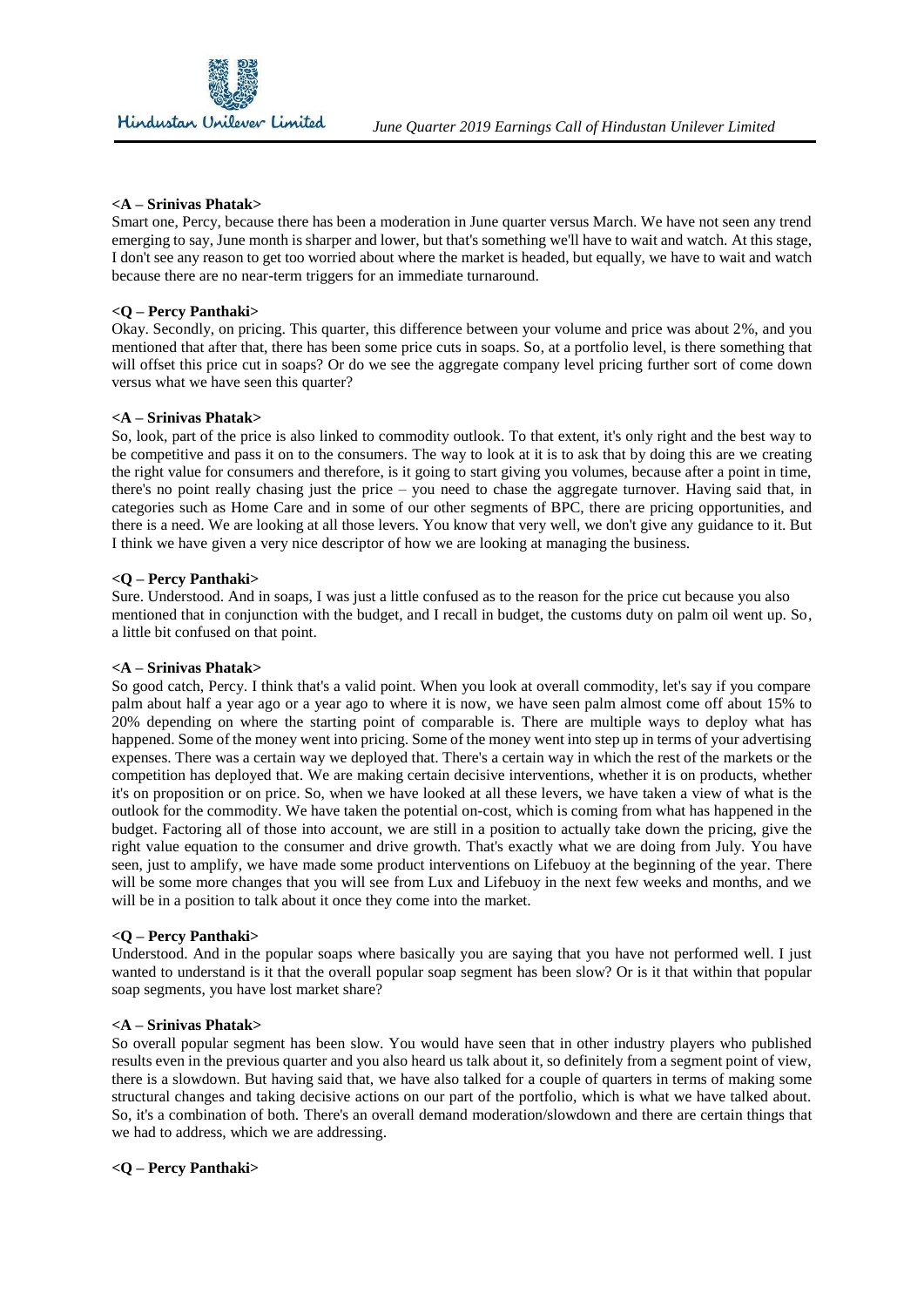

All right. So, my last question is on the margins this quarter. We have seen a very handsome 150 bps kind of EBITDA margin expansion, which is higher than what we have seen in the last couple of quarters. So, I just want to understand how you look at it. Is the margin expansion higher this quarter because that was necessary to deliver a certain level of profit growth that you thought was decent? And in the absence of sales growth, that kind of margin expansion was necessary. I mean, how do I look at the margin expansion? Do you target an absolute profit growth, or do you target a margin expansion in your plans?

#### **<A – Srinivas Phatak>**

First, Percy, you'll have to see that it is a 7% top line growth with a 5% UVG. I would only describe this as a healthy top line growth and not absence of growth. So that's point number one. Point number two is, when I was talking about the margin drivers from a Home Care point of view and for Beauty & Personal Care, I gave you an explanation in terms of how those margins have come through. We have also talked to you a lot about how we look at the savings plan. We have also explained many a time that, look, we continue to run the business for a medium-term, which means that we do not manage it for a quarter. Look, for example, I've told you in Home Care, because of my phasing of activities, apart from everything else, I didn't have to spend BMIs, but in September quarter, if required, we will increase it, we will double it, and we will do the right things for the business. I think now we have all known each other for a fairly long period of time to know that we don't operate with certain numbers to deliver those numbers. We do what is fundamentally right for our business.

#### **<Q – Percy Panthaki>**

Great, sir. That's explains it. Thanks, and all the best.

# **Operator**

Thank you. The next question is from the line of Vivek Maheshwari from CLSA. Please go ahead.

#### **<Q – Vivek Maheshwari>**

Hi good evening. My first question is -- you have given Ind AS 116 at an overall P&L level, but is it possible to get either like-for-like margins for like-for-like EBIT growth for the top three segments?

### **<A – Srinivas Phatak>**

So Vivek, we have not split that up. And to be honest, it's not going to be materially different between Home Care and BPC. It will be similar, that would be a good summary.

#### **<A – Suman Hegde>**

So Vivek, I think at an EBIT level, as we explained, the major movement has happened in the depreciation lines of the EBITDA, but at EBIT level, it's very marginal. If you recall the numbers that we have shown at that time also was from 10 bps to 15 bps movement at an EBIT level. So, really not material from a category, segmentwise, breakup.

#### **<A – Srinivas Phatak>**

If you want to call it out, you will see a bit of a bigger impact in BPC and Home Care and very less in Food & Refreshments.

#### **<Q – Vivek Maheshwari>**

Okay. Got it. And the second thing is, again, this question has been asked on the demand bit, but my specific question is about the liquidity issues. So, let's say that for you, are you seeing, your wholesale  $- I$  mean, the wholesalers who buy from your distributors, are you seeing them under stress? Because this liquidity issue is something we are hearing recently, so what has triggered this? Is it the NBFC crisis? Or is that -- is it something more -- something which can, let's say, continue for a slightly longer period?

#### **<A – Srinivas Phatak>**

So Vivek, to answer your first question, we have some of the distributors seeing liquidity issues. And we also started to see some of the unorganized players struggle because of similar issues. It's a combination, and it's not something which has happened overnight. If you see progressively what has happened to the whole monetary system and the NBFC crisis. Overall liquidity has been impacted. At one point in time, NBFCs were compensating. Then we have had series of events, which also meant that the quantum of liquidity available has started to dry up and everybody is a bit wary about credit risk today and recovery of their money rather than the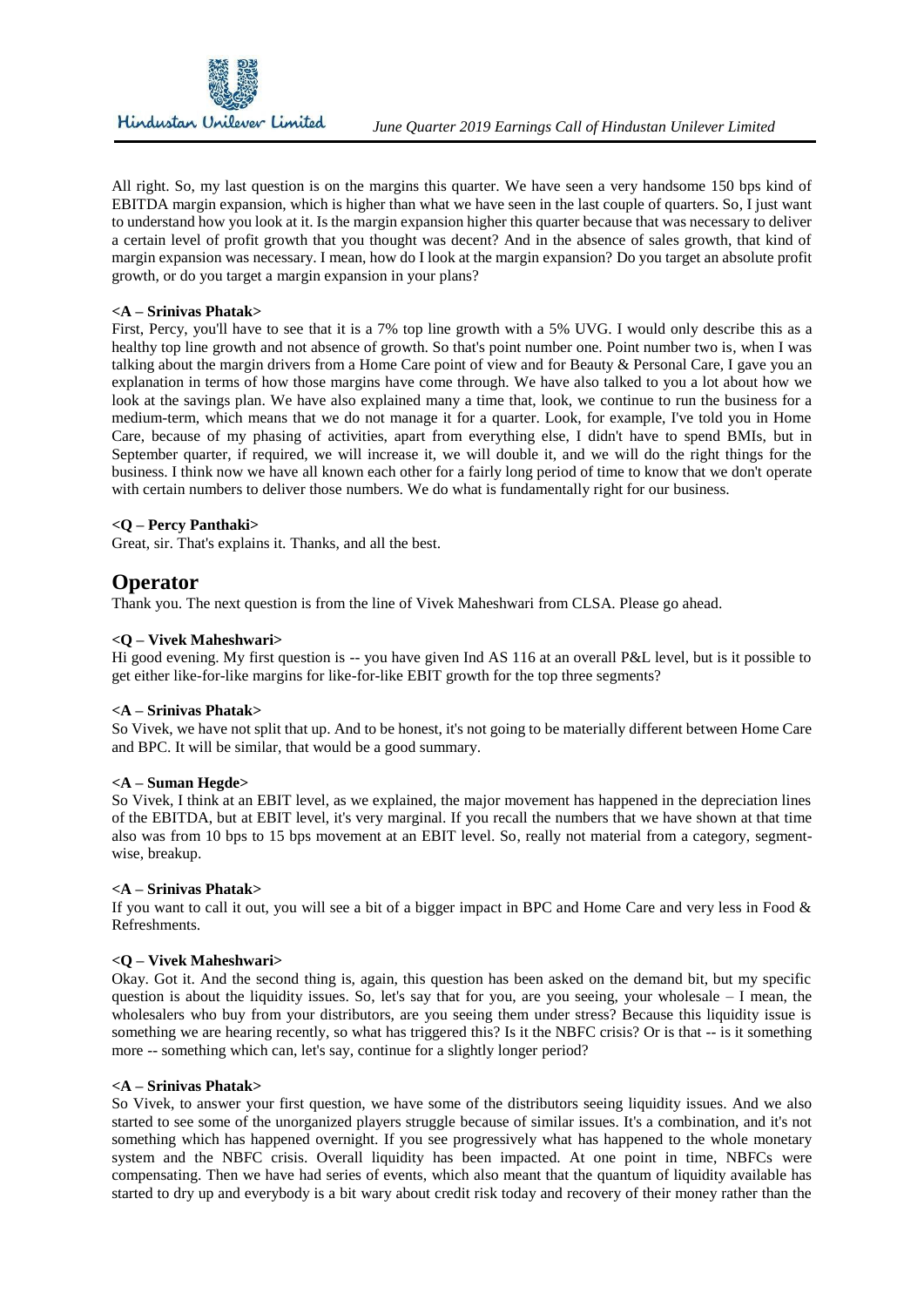interest on their earnings. Obviously, some of the measures which the government has taken -- should start to land, but we will have to see how fast and how quickly will the transmission come through. But at an aggregate, is there pressure in the distribution chain from liquidity? I think the answer would be yes.

#### **<Q – Vivek Maheshwari>**

Okay, thank you. And one last bit on the margin expansion. At the time of analyst meet, you had specifically mentioned that the margin expansion probably will be more moderate from here. And I know this question was just asked, but 150 basis points this quarter – that's definitely not moderate. So, FY '20, when we look at -- what is moderate as per you? And what will be the definition of moderate for you?

#### **<A – Srinivas Phatak>**

So yeah. 150bps definitely is not moderate. That I can say. Now we haven't really started to define what is moderate, but 150 definitely is not moderate. So, to be fair, the focus has always been on how you continue to drive competitive growth. But having said that, you're also not going to start wasting money in this market trying to pursue growth. And that, I think, one should never do. For example, we have seen that some people have stepped up competitive intensity through promotions route. To us, fundamentally that is not a value-enhancing proposition because all that it does is that it varies your demand pattern, but it doesn't do much to your consumer off-take. So, in some of these, we will continue to invest. For example, Sanjiv has said watch for some action, which is going to come into the future, not getting into what that action is because Sanjiv hasn't shared and neither will I. When we do something like that, we will continue to invest behind these brands. If we have opportunities, we will not shy away from investing in them. If it's market development, we will continue to do. So, we will have to take it as it comes along, but definitely, to be very clear, 150 is not a modest expansion.

#### **<Q – Vivek Maheshwari>**

All right. And last question if I may, which is on the popular Personal Wash, which you have elaborated already, but that opening comment Srini that you have made, that gives some bit of a sense that perhaps there was a miss on your part in this category. Although you have said again the market shares have not moved, its more that the category itself has slowed down, but when you say product intervention or what you have already done in Lifebuoy, or it's just about to hit the market, Lux, we will see. The impression is that something perhaps was a miss on your part. Is my reading correct or there is something more to it?

#### **<A – Srinivas Phatak>**

Vivek, there is nothing new that we have been talking about. If you go back to our previous quarter or to a quarter earlier to that, we have been talking quite a bit about personal wash not delivering, and let's be specific, not Personal Wash but Lux and Lifebuoy not delivering to our expectations. So, to that extent, clearly there are a series of activities and actions we had to take, which we have taken. In fact, however, if you also look at the market construct and what is happening – there is a sharp slowdown in the category growth. So, what we are really saying is both, there is a category slowdown, which is real and there are series of actions which we have been wanting to take for some time. We have now taken some. That's the best way to explain what's really happening.

#### **<Q – Vivek Maheshwari>**

Sure. And a follow-up to that. Lifebuoy, Lux, no market share loss?

#### **<A – Srinivas Phatak>**

You know I don't specifically comment on market share. You're well aware of it. Nice try, but I'm not commenting on that.

#### **<Q – Vivek Maheshwari>**

All right. Thank you and wish you all the best.

#### **<A – Srinivas Phatak>**

Thank you, Vivek.

# **Operator**

Thank you. The next question is from the line of Aditya Soman from Goldman Sachs. Please go ahead.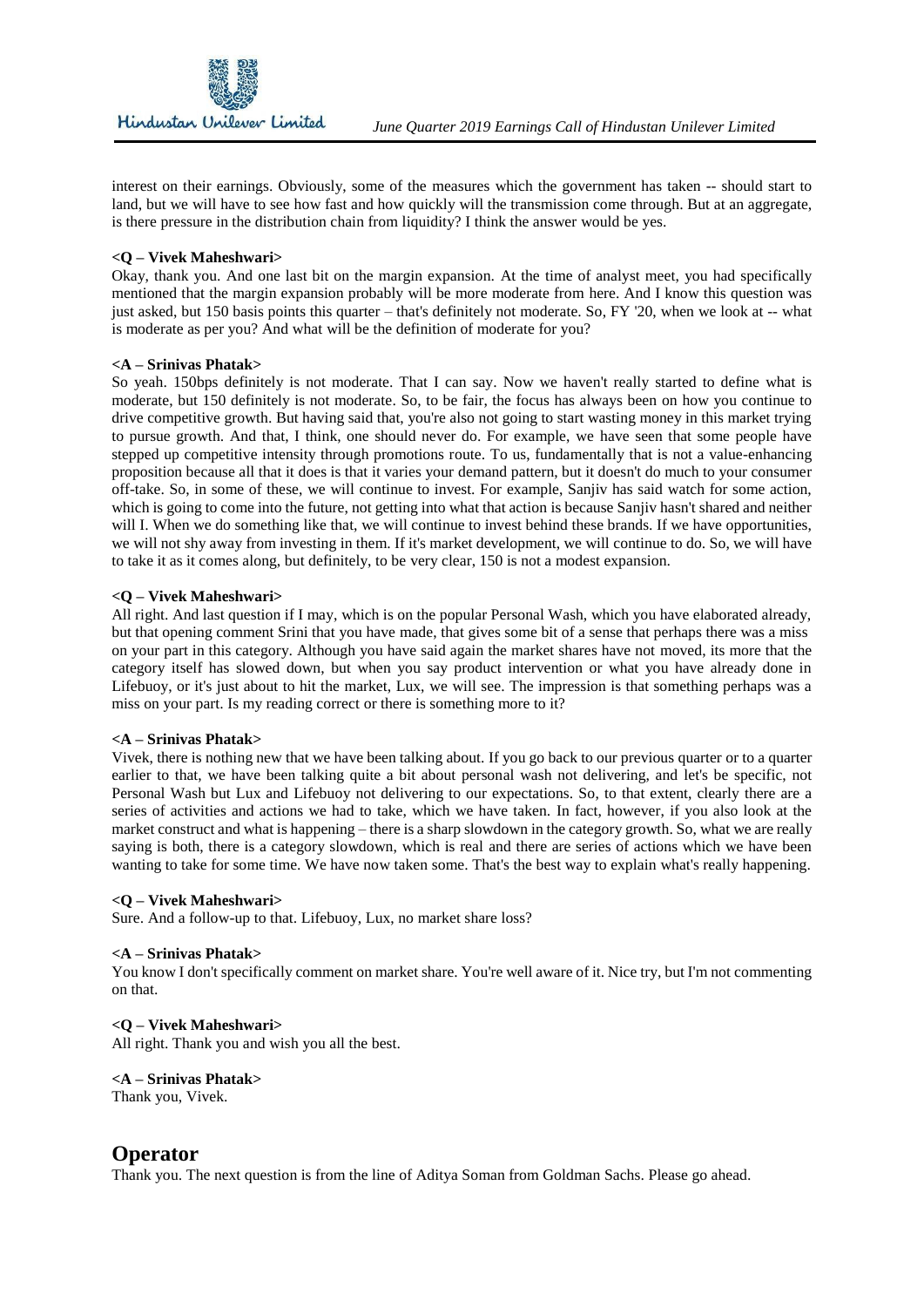

#### **<Q – Aditya Soman>**

Hi, good evening. My first question, you mentioned that modern trade is seeing increased competitive activity, and you mentioned in passing that this is largely promotions, so is this largely from private label players or other FMCG players and any categories that you'll want to highlight where you're seeing this increase in competition?

#### **<A – Srinivas Phatak>**

So, look, mostly it's a combination of both. Clearly, you have seen some of the established sides do that. You have also seen some of the private labels, and part of it is I think intuitive and understandable, so there has been some moderation to growth. Modern trade is also a channel which is urban, which is a bit more affluent and it's not unreasonable to expect people to try and capture that. So, it's a bit of combination of both which is happening.

#### **<Q – Aditya Soman>**

Fair enough. And this modern trade channel is still growing significantly faster than, I'm assuming, than general trade for you.

#### **<A – Srinivas Phatak>**

Overall there's been a moderation. I think it's important to understand that. Overall, there's been a moderation in urban and there's been a moderation in rural, but in the context of where we are, modern trade continues to grow faster than all the other channels.

#### **<Q – Aditya Soman>**

And what would be the share here now as a contribution from modern trade?

#### **<A – Srinivas Phatak>**

I think we have indicated something around the 15% to 17% range, quarter-on-quarter, it will vary a little bit here and there, but that's where it will be.

#### **<Q – Aditya Soman>**

I understand. And my second question is on the timing of the GSK deal. Any update on that?

#### **<A – Srinivas Phatak>**

We had our shareholders and creditors meeting last month and we've got their approval. I'm thankful to our creditors and shareholders for the approvals that they have given. Now we are back with the NCLT, and we have a hearing scheduled for first week of September. We hope to present to them, and they should pass orders. If all goes well and on plan, and that's at least from our side, similarly there are actions happening from GSK. They have got their shareholder's approval, but their NCLT is still not finalized. We are hopeful that some of them will fall into place in the next few weeks. And if all goes well, we should still be hopeful to get the proposed merger done within the calendar year.

#### **<Q – Aditya Soman>**

I understand. That's very clear. And if GSK were to sell their shares, is there any chance that HUVR will consider buying back the stock? Or that -- you don't think that's a possibility at this point?

#### **<A – Srinivas Phatak>**

Again, I can't comment on that. I think it would be a hypothetical at this stage.

#### **<Q – Aditya Soman>**

All right. Thank you.

# **Operator**

Thank you. Our next question is from the line of Amit Sachdeva from HSBC. Please go ahead.

#### **<Q – Amit Sachdeva>**

Hi good evening everyone. Thank you for taking my question. So, my question is basically on the aspect, which is already discussed from one, but I think, do you envisage a scenario, where years of market development by you is thwarted by a look-alike private label across categories at a much lower price? And then you need to fight back with a low-price guerrilla brand of yours or engage your one main brand which probably you won't do, because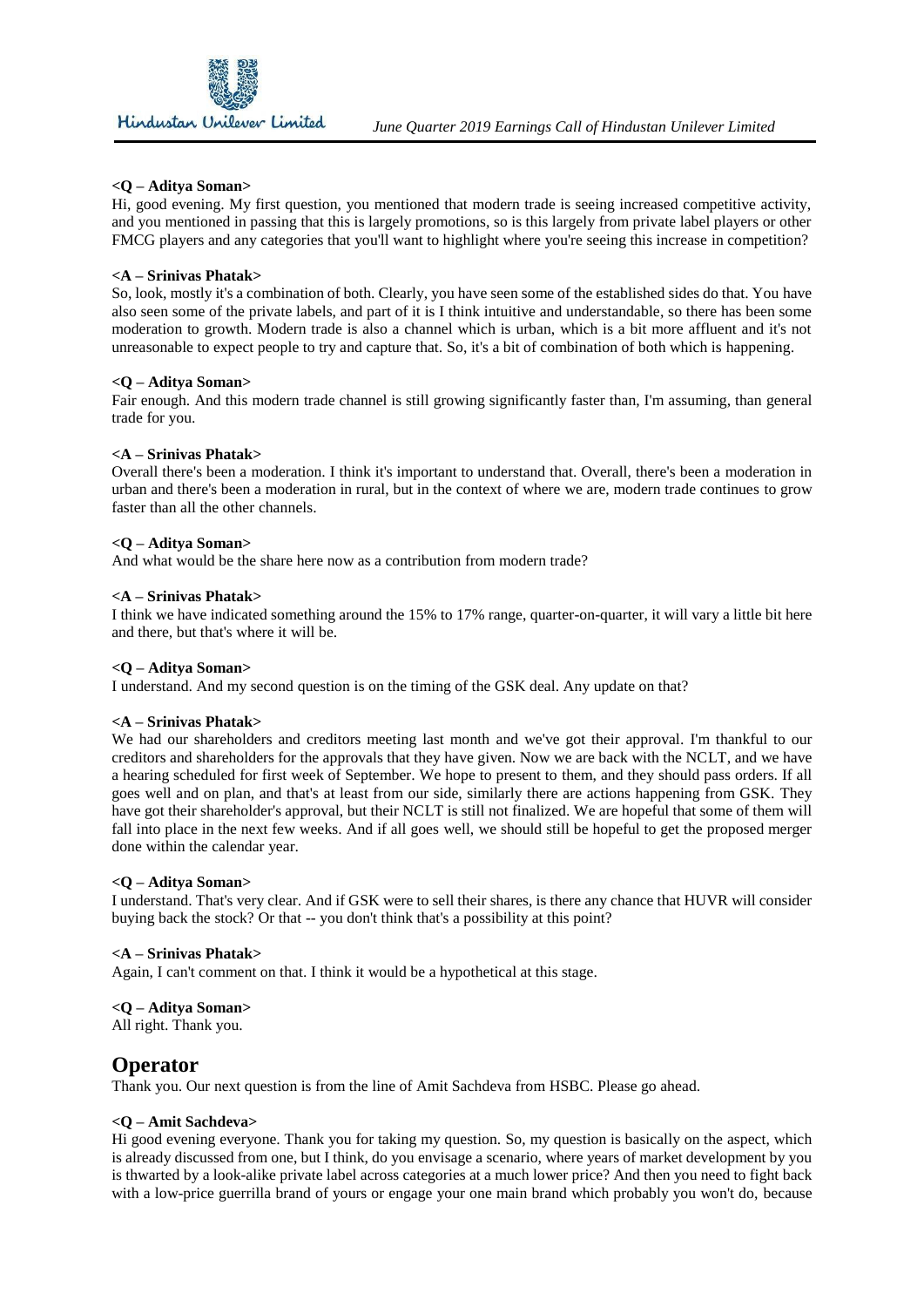

you play the price pyramid. But do you see the structure of the consumer value proposition is somewhat changing with this quest of value-seeking consumer and value retailing with modern trade? And are you sort of worried about this brand which is proliferating across categories? And how are you preparing for this?

#### **<A – Sanjiv Mehta>**

You know, in simple terms, my friend, you're asking a question is the era of brands over? The answer is no. What you're saying is not something which is playing out today. This has been playing out over several years in the country. There are, across the country, several regional brands, or dealer owned brands, regional competitors – they play on the price points. At the end of the day, a brand stands for trust, a brand stands for consistency. And when you build a great brand, and especially purpose-driven brands like we have been focusing on, it is not just the functional benefits, but it is the product truth plus the purpose. That's what we have been building on. So, we remain very confident that the era of brands will only get further impetus once you embark on the pathway to making it distinctive from a purpose perspective as well.

#### **<Q – Amit Sachdeva>**

Sure. As I understand from your answer, Sanjiv, is that you are particularly not worried about it. And you know how to handle it.

#### **<A – Sanjiv Mehta>**

We always would be cautious. We always remain paranoid, but we are very confident about our brand path.

#### **<Q – Amit Sachdeva>**

Understood. That's very helpful Sanjiv. And second question, quickly if I may, is just to understand the slowdown a bit better. It seems that obviously, soaps is giving you bother and oral has been weak on the Pepsodent side. Can you give us a bit of break-up of growth of non-personal wash portfolio within the personal care space and overall growth of the oral side just as an indicator? If you can share.

#### **<A – Srinivas Phatak>**

We don't split that at a BPC level. We have never done that, and in this case, we are not going to do that. But I think it suffices to say that personal products has done well and personal wash is soft.

#### **<Q – Amit Sachdeva>**

But don't you then think, Srini, this is probably not a slowdown issue? It's more like a structural issue when input prices are sort of soft and there's a price competition, especially in the value category like this which tends to escalate?

#### **<A – Srinivas Phatak>**

Just don't mind, sorry for interrupting you. If you step back, when we talk about this growth moderation, that is not a comment only from a BPC perspective. When I talked about a moderation of growth, it was at an aggregate HUL point of view, if you were to compare to where we were in the March quarter, where we were at 9%. If you were to look at the three or four quarters earlier, where we were growing in double digits, from that perspective if you were to compare to the 7%, it's a moderation. Similarly, if you look at Nielsen and if you were to look at the aggregate market growth, you would see that, although we never comment on specific numbers of Nielsen, but Nielsen is also reporting at least a 300 basis points for market growth slowing down sequentially during the last quarter until now. And on Personal Wash, I think to an earlier question, I clearly explained to you what is happening to the market. And I've also called out clearly what are some of our actions that we need to do to fix parts of our business, brand and portfolio, I think I made that distinction quite clear.

#### **<Q – Amit Sachdeva>**

Understood. Thanks Srini, it's helpful. Thanks a lot guys.

# **Operator**

Thank you. The next question is from the line of Harit Kapoor from Investec. Please go ahead.

#### **<Q – Harit Kapoor>**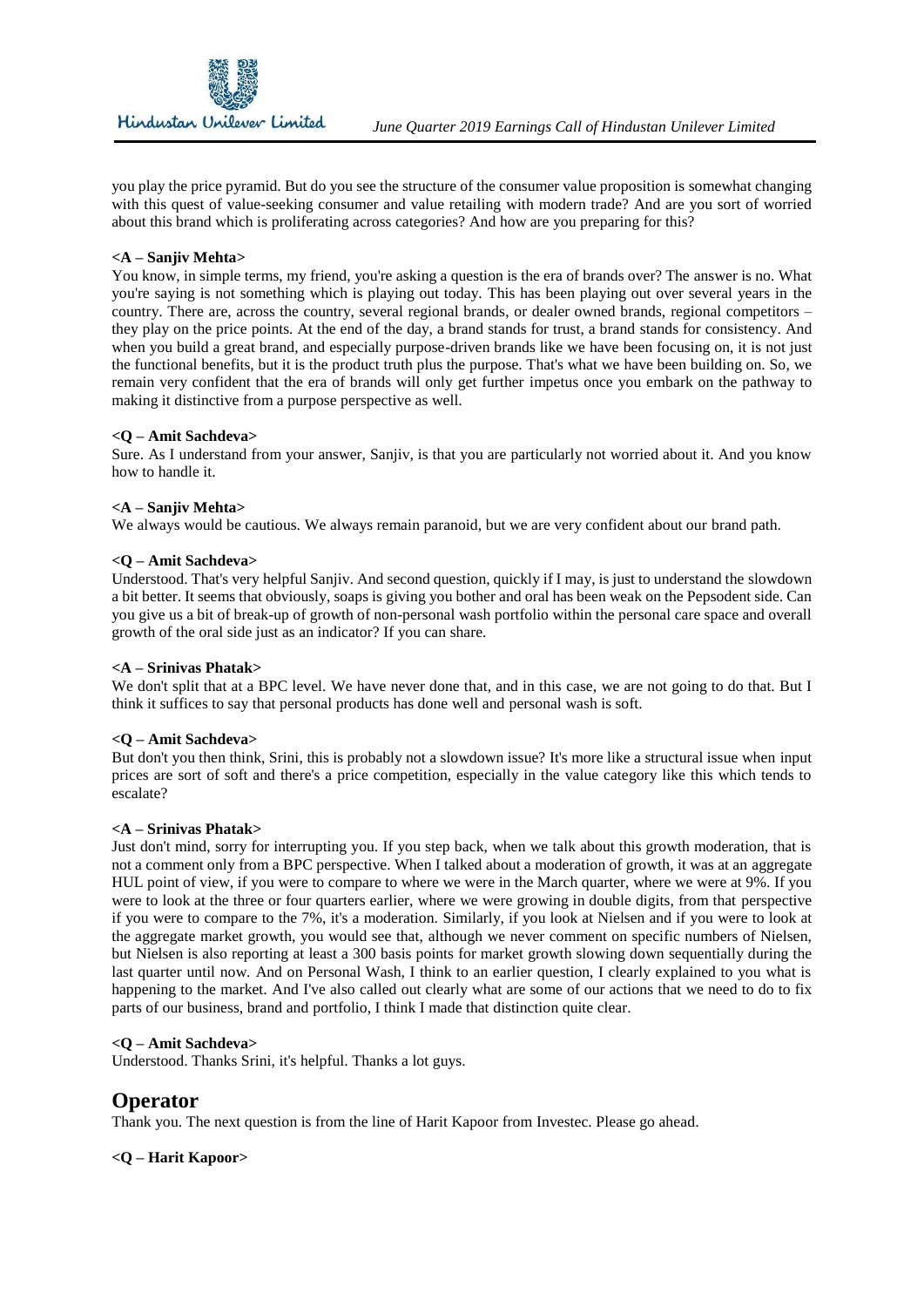

Hi, good evening. Just two questions. Firstly, on the raw material and the personal product portfolio. So, if I look at the margins in this quarter in personal products, would they reflect the full impact of the lower cost of raw material for soaps?

#### **<A – Srinivas Phatak>**

So Harit, I don't know where you picked it. Look, if I'm talking about the July interventions, which I talked about correction in the range of 4% to 6%. That's an intervention done in July. It's not going to be in the quarter.

#### **<Q – Harit Kapoor>**

No, I was just trying to understand from the point of view of the raw material, which was lower for soaps. Would the higher gross margin have fully reflected the impact of a lower raw material in Q1? The context of the question is could you see a slightly lower segmental margin going forward as you start to pass on these benefits. That's the question.

#### **<A – Srinivas Phatak>**

So, look, it's also a function of outlook of where the commodity is going. Commodity continues to be benign. But because I don't give guidance, I won't get into specifics. Good to say that, I'm not seeing any inflation, potentially some deflation. That is a benefit that you will get, and you need to pass it on. And second is there are multiple levers. In this case, we are investing behind the product. We are investing behind the brand. So simply put, to that extent, am I happy to take some lower margins in my Personal Wash? The answer is yes. It's still healthy, but then, when I look at it as a portfolio, and Sanjiv talked to you about how we play the portfolio and how we play the overall category, I think we still have enough ammunition to continue to invest behind it and do the right things at a BPC level.

#### **<Q – Harit Kapoor>**

That's very clear. The second question was on the overall market. So, in any of phase of moderation of growth, you do see an element of down trading. Just wanted to understand from your sense, that how you've seen it in this quarter. Are the consumers down trading either into the smaller size SKUs or even at a brand level? So, just wanted your overall sense of that, even from a market perspective.

#### **<A – Srinivas Phatak>**

It's still early days and at this stage, we haven't seen anything to specifically call out. We'll continue to monitor it. To be honest, we haven't seen it, but it's important for us to keep a close eye on that. For the quarter ended June, we haven't seen it.

#### **<Q – Harit Kapoor>**

Okay, that's it from me. Thanks, and all the best.

### **Operator**

Thank you.

# **Suman Hegde**

So, if we don't have any more questions on the audio line, there are some questions on the web option. Some of these in some form have already been answered and hence, we will not repeat the answer to the same. Just going on to the web option questions now.

#### **<Q – Manish Ostwal>**

The first question comes from Manish Ostwal from Nirmal Bang Securities. There is a feedback on the comment the company has given. And the question is, in your assessment, when do you see the demand in market again starting to improve?

#### **<A – Suman Hegde>**

I think this has already been answered, Manish, earlier by Sanjiv and Srini.

#### **<Q – Manish Ostwal>**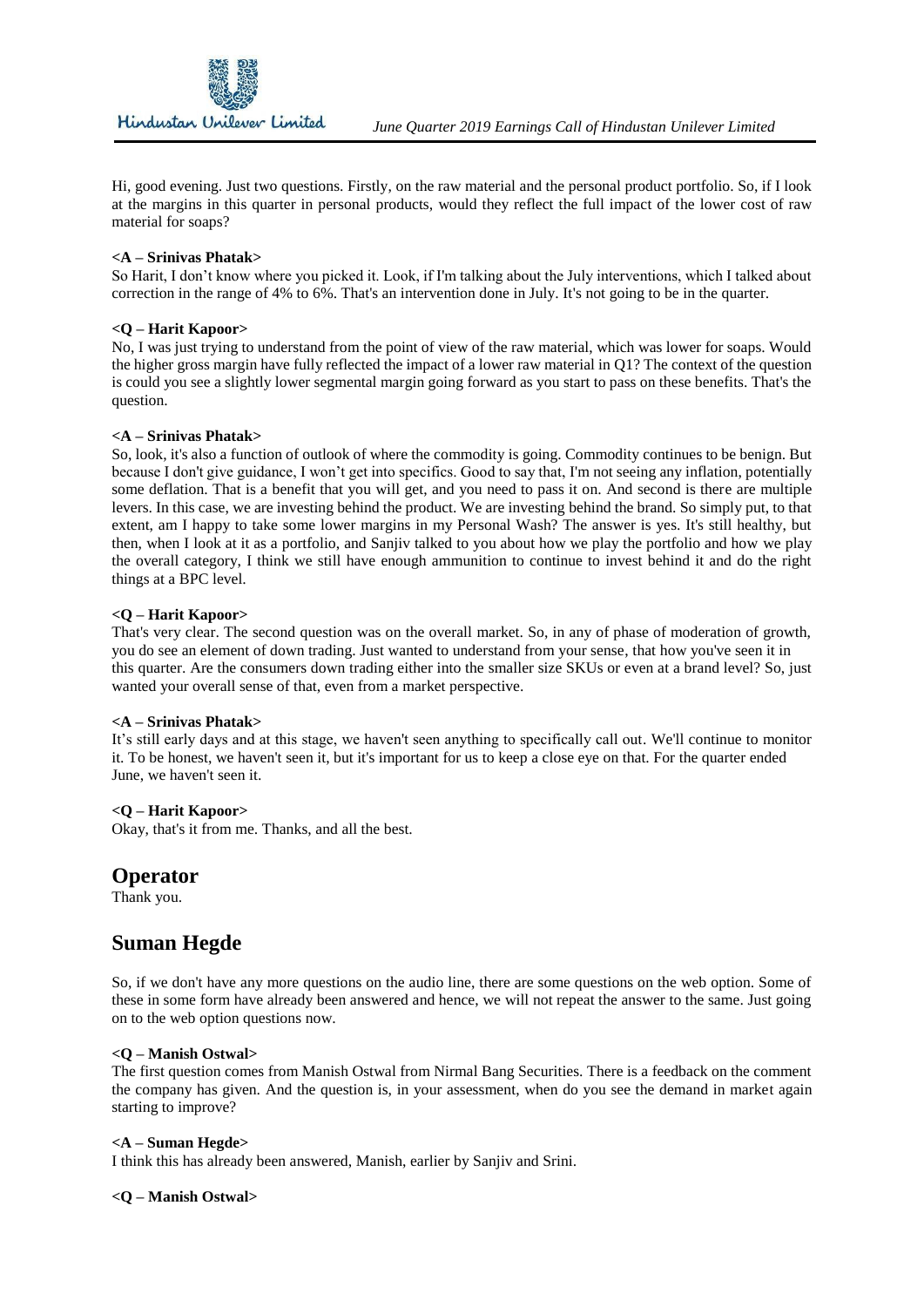

Then the second question is outlook for operating margins and levers for improvement.

#### **<A – Suman Hegde>**

Again, we don't give an outlook for margin going forward. I think we have explained the levers for improvement as well in the earlier question.

#### **<Q – Rakesh Roy>**

The next question is from Rakesh Roy from Asit C. Mehta Investment Intermediates. The question is, can you give us the rural and urban volume growth during the quarter?

#### **<A – Suman Hegde>**

We don't specifically call out the breakup of the rural and urban volume growth. We have indicated, from trend line perspective, the overall market has moderated, and the rural growths are now in line with urban in the last three-month cycle that we've been seeing.

#### **<Q – Shirish Pardeshi>**

The next question is from Shirish Pardeshi from Centrum Capital. If I consider Nielsen commentary, have you seen sharp demand deceleration in North specifically in Home and Personal Care? This is the first question. Srini, would you like to take that?

#### **<A – Srinivas Phatak>**

So, overall if you see from North point of view, we've had good growth in UP and Bihar which are two critical markets for us. So, there is nothing to comment about any sharp demand deceleration in these markets. What we are seeing is a moderation across, but nothing specifically to call out and I've given you an example of a couple of states.

#### **<Q – Shirish Pardeshi>**

Second question being, how much is the North-sales contribution to overall sales?

#### **<A – Srinivas Phatak>**

Shirish, I believe we don't split up and give out the details of that granularity into the public domain.

#### **<A – Suman Hegde>**

I think sales contribution of modern trade has already been answered. E-commerce is about 2% to 3%. Any colour on CSD business, Srini?

#### **<A – Srinivas Phatak>**

So, I think that's an interesting question. And what we have seen now is that it's been a bit of an erratic demand pickup from the CSD channel. That's because, as you all are aware, a lot of changes have happened to the model, and we still haven't come to a predictable pattern. We do see some quarters or some months where there are orders. We again see some months where they don't order. Having said that, from a June quarter perspective, they have ordered, and we've had reasonable growth from the channel. But there's also a little pressure of receivables which is building up. While we had some pressure in the month of March, we got collections in the month of April and May, and towards the later part of June, again we have started to see a bit of slowdown in the money coming through or debtors being realized. So, suffice to say that it's a little bit erratic, but we continue to be agile to satisfy the consumer demand, and also, keeping a close eye on receivables.

#### **Suman Hegde**

The next question is from Anubhav Sahu from Investment and Research.

#### **<Q – Anubhav Sahu>**

In case of Oral Care, are we seeing some incremental market share gain? And if so, can you please elaborate where are we seeing better demand? Is it in the southern markets? Or is it more of a hinterland given the superior distribution reach which has helped during current macro slowdown?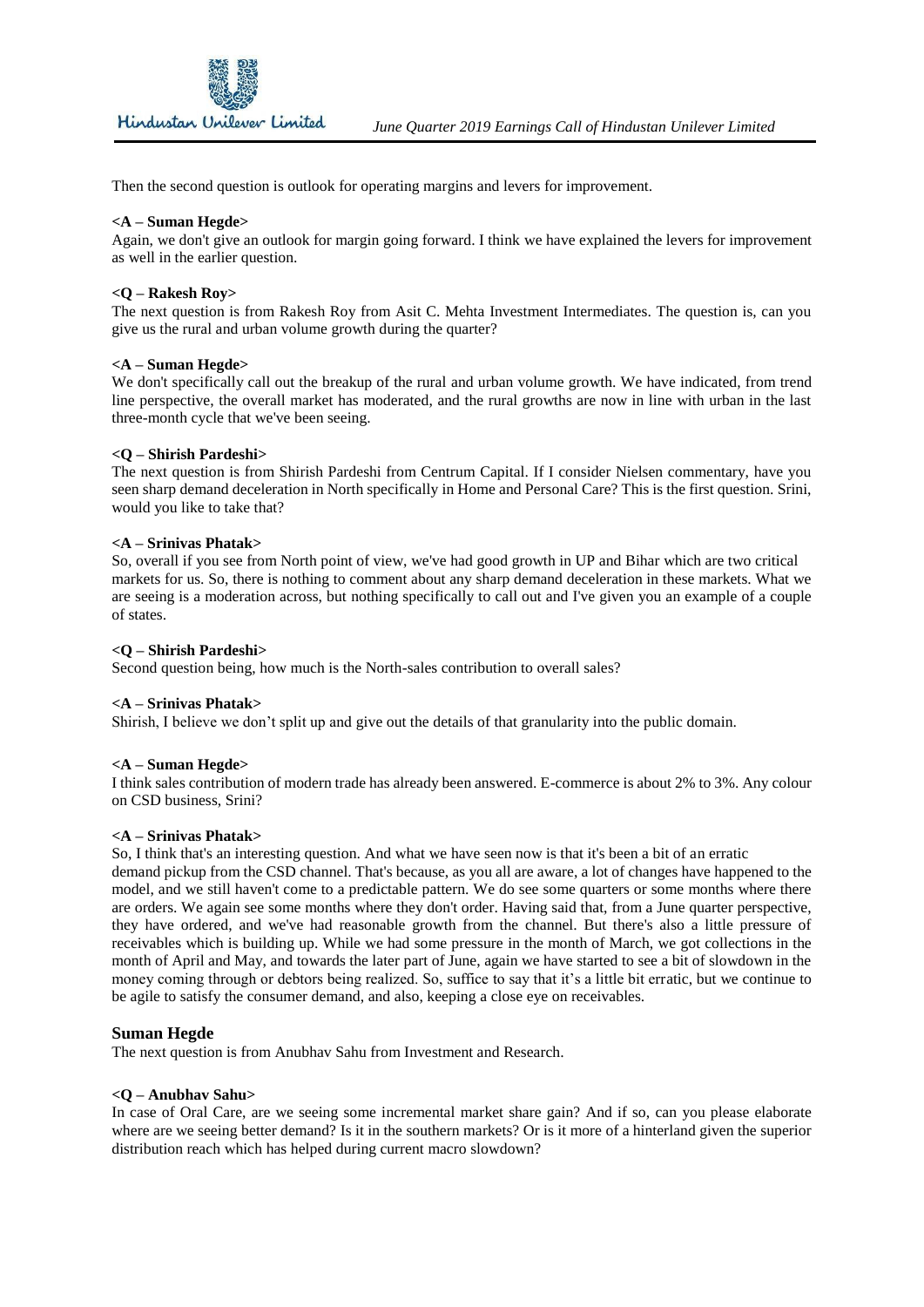

I think roughly we have talked about the oral care business. Ayush is predominantly in south and that's done well. Close Up is spread across various geographies. I think with the right price-product portfolio architecture, communication and distribution, we have started to see good traction there. I think the proposition on Close Up is very clear. That's helping us. And possibly, as Sanjiv alluded to, I think we need to sharpen our proposition on Pepsodent, and that is work in progress.

# **Suman Hegde**

The next one is from Arnab from Credit Suisse.

#### **<Q – Arnab Mitra>**

Has there been any impact of slowdown on the rate of premiumization in any category?

#### **<A – Suman Hegde>**

I think, Arnab, it was taken earlier in the down trading question that Srini has answered.

#### **<Q – Arnab Mitra>**

Is there down trading in any particular category either in brands or pack sizes?

#### **<A – Suman Hegde>**

I think this again has been responded to in the earlier questions.

#### **<Q – Naveen Trivedi>**

Moving on, the next question is from Naveen Trivedi from HDFC Securities. With growth moderating, how are you seeing LUP performance across categories.

#### **<A – Srinivas Phatak>**

So, there's no discernible trend that you can draw from, whether it's LUPs, mid pack or large pack at this stage. There's been an overall moderation, and we have seen different levels of it in different geographies and different parts of our portfolio. But at this stage, there's no discernible pattern that you could draw and talk about it in any specific pack.

# **Suman Hegde**

Thanks, Srini. One more question from Shirish Pardeshi from Centrum Capital.

#### **<Q – Shirish Pardeshi>**

How much is rural contribution in quarter one?

#### **<A – Suman Hegde>**

Shirish, the rural contribution could differ quarter-on-quarter, of course. Anywhere between 30% to 35% of our portfolio comes from rural.

# **Suman Hegde**

I think there are no more questions on the web option for today evening. So that's all we have. With that, we now come to the end of the Q&A session. Before we end, let me remind you that you can have the replay of the event and transcript will be available on the Investor Relations website in a short while, and you can go back and refer to it. A copy of the results and the presentation is also going to be there on the website, and you can refer to that as well. Thank you very much for your participation today evening and have a great day. Thank you.

# **Sanjiv Mehta**

Thank you.

# **Operator**